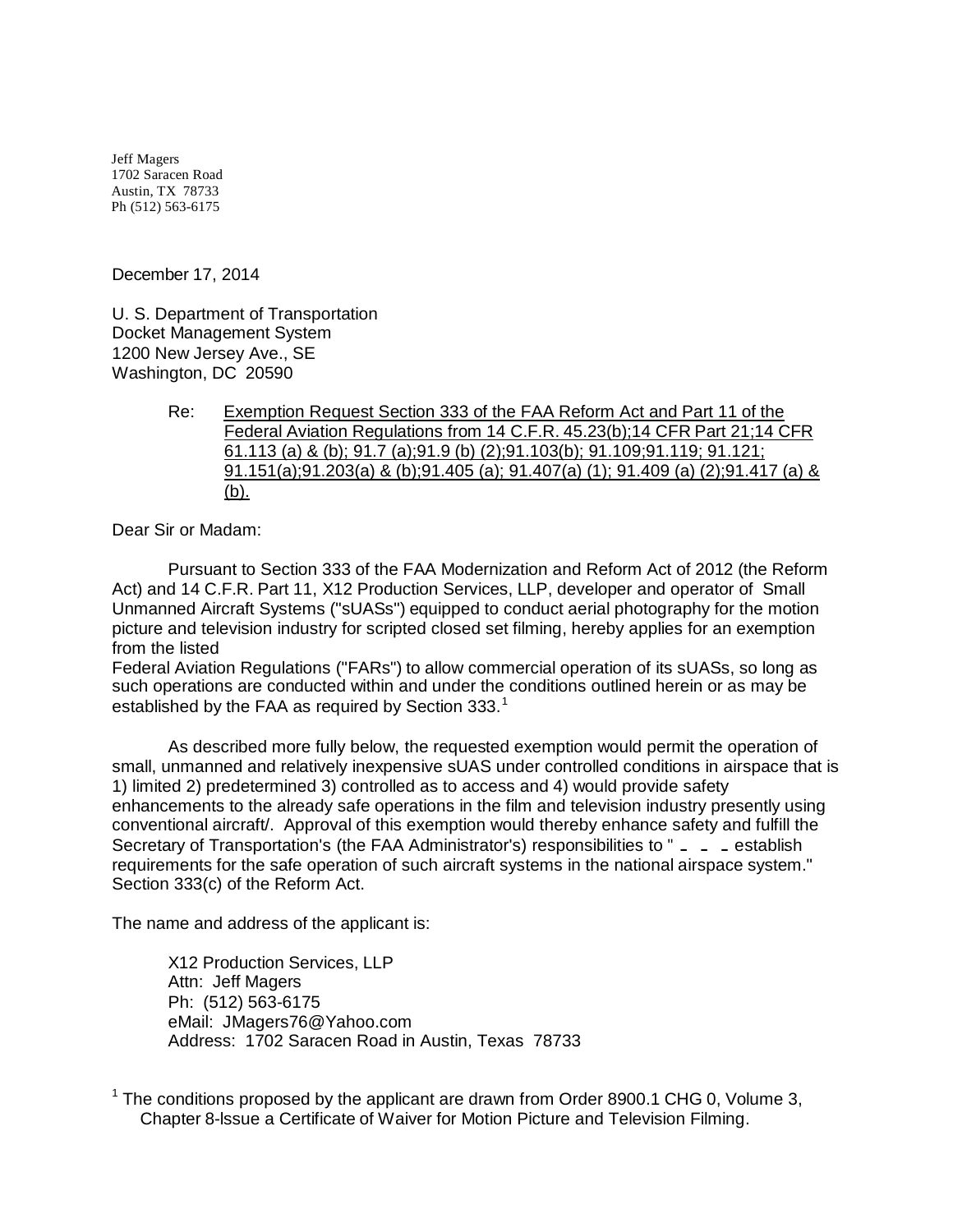December 17, 2014 Page Two

Regulations from which the exemption is requested:

 CFR Part 21 C.F.R. 45.23(b) CFR 61.113 (a) & (b) C.F.R. 91.7 (a) CFR 91.9 (b) (2) C.F.R. 91.103 C.F.R. 91.109 C.F. R. 91.119 C.F.R. 91.121 CFR 91.151 (a) CFR 91.203 (a) & (b) CFR 91.405 (a) CFR 407 (a) (1) CFR 409 (a) (2) CFR 417 (a) & (b)

This exemption application is expressly submitted to fulfill Congress' goal in passing Section 333(a) through (c) of the Reform Act. This law directs the Secretary of Transportation to consider whether certain unmanned aircraft systems may operate safely in the national airspace system (NAS) before completion of the rulemaking required under Section 332 of the Reform Act. In making this determination, the Secretary is required to determine which types of UASs do not create a hazard to users of the NAS or the public or pose a threat to national security in light of the following:

- The UAS's size, weight, speed, and operational capability;
- Operation of the UAS in close proximity to airports and populated areas; and
- Operation of the UAS within visual line of sight of the operator.

Reform Act § 333 (a). Lastly, if the Secretary determines that such vehicles "may operate safely in the national airspace system, the Secretary shall establish requirements for the safe operation of such aircraft in the national airspace system." *Id.* §333(c) (emphasis added)<sup>2</sup>.

The Federal Aviation Act expressly grants the FAA the authority to issue exemptions. This statutory authority by its terms includes exempting civil aircraft, as the term is defined under §40101 of the Act, that includes sUASs, from the requirement that all civil aircraft must have a current airworthiness certificate.

<sup>2</sup> Applicant interprets this provision to place the duty on the Administrator to not only process applications for exemptions under section 333, but for the Administrator to craft conditions for the safe operation of the UAS, if it should be determined that the conditions set forth herein do not fulfill the statutory requirements for approval.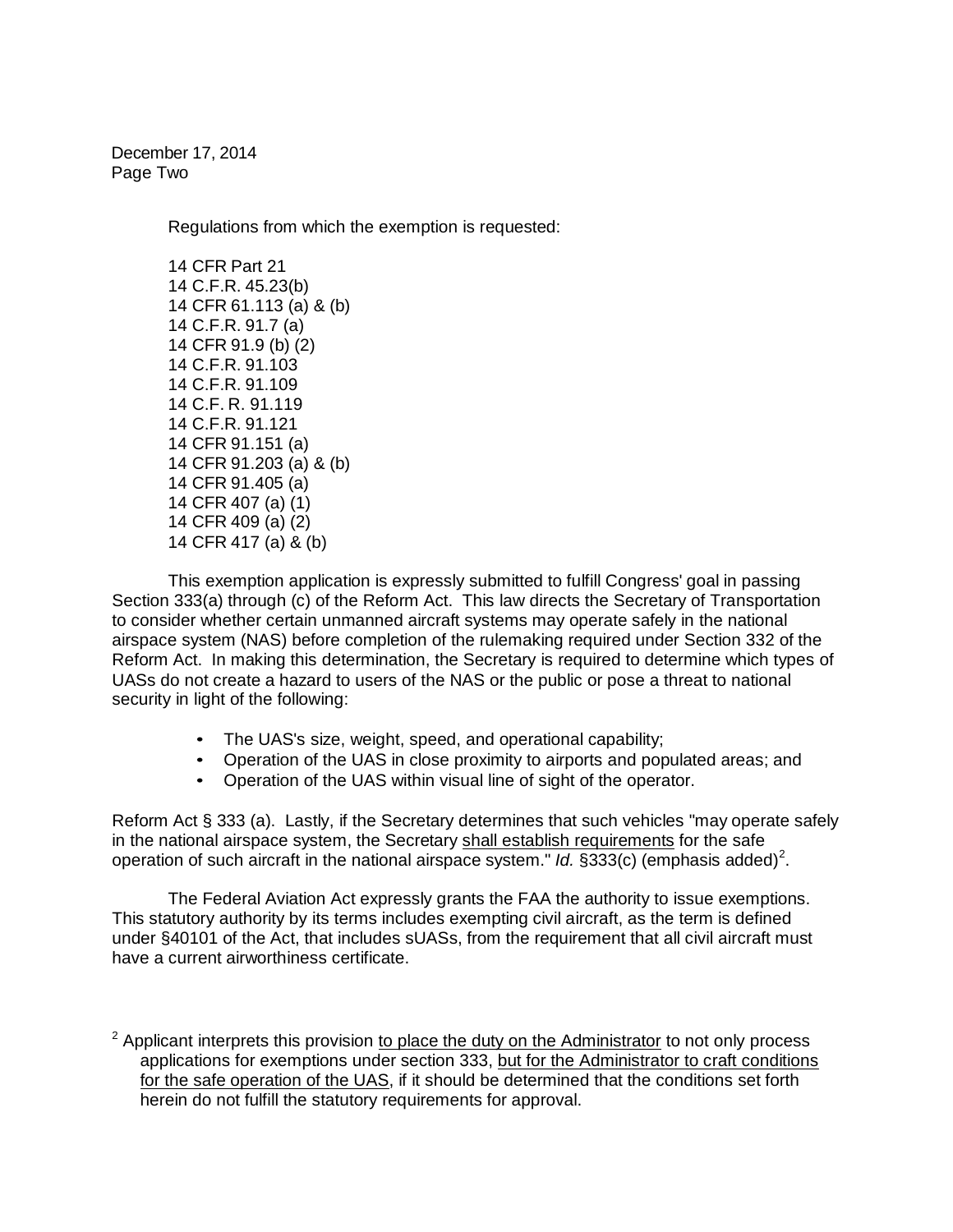December 17, 2014 Page Three

The Administrator may grant an exemption from a requirement of a regulation prescribed under subsection (a) or (b) of this section or any sections 44702-44716 of this title if the Administrator finds the exemption in the public interest. 49 U.S.C. §44701(f) *See also* 49 USC §44711(a); 49 USC §44704; 14 CFR §91.203 (a) (1).

X12 Production Services' sUASs are rotorcraft, weighting 55 or fewer lbs. including payload. They operate, under normal conditions at a speed of no more than 50 knots and have the capability to hover, and move in the vertical and horizontal plane simultaneously. They will operate only in line of sight and will operate only within the sterile area described in the Confidential Motion Picture and Television Operations Manual, attached as Exhibit 1 (hereinafter "the Manual")<sup>3</sup>. Such operations will insure that the sUAS will "not create a hazard to users of the national airspace system or the public."<sup>4</sup>

Given the small size of the sUASs involved and the restricted sterile environment within which they will operate, the applicant falls squarely within that zone of safety (an equivalent level of safety) in which Congress envisioned that the FAA must, by exemption, allow commercial operations of UASs to commence immediately. Also due to the size of the UASs and the restricted areas in which the relevant sUASs will operate, approval of the application presents no national security issue. Given the clear direction in Section 333 of the Reform Act, the authority contained in the Federal Aviation Act, as amended; the strong equivalent level of safety surrounding the proposed operations, and the significant public benefit, including enhanced safety, reduction in environmental impacts, including reduced emissions associated with allowing UASs for movie and television operations, the grant of the requested exemptions is in the public interest. Accordingly, the applicant respectfully requests that the FAA grant the requested exemption without delay.

# AIRCRAFT AND EQUIVALENT LEVEL OF SAFETY

The applicant proposes that the exemption requested herein apply to civil aircraft that have the characteristics and that operate with the limitations listed herein. These limitations provide for at least an equivalent or even higher level of safety to operations under the current regulatory structure because the proposed operations represent a safety enhancement to the already safe movie and television filming operations conducted with conventional aircraft.

These limitations and conditions to which X12 Production Services agrees to be bound when conducting commercial operations under an FAA issued exemption include:

<sup>4</sup> Reform Act Section 333 (b).

<sup>&</sup>lt;sup>3</sup> The Motion Picture Association of America has reviewed this manual and has found it to be acceptable for sUAS filming operations for the television and movie industry. Applicant submits this manual as a Confidential document under 14 CFR 11.35 (b) as the entire manual contains proprietary information that the applicant has not and will not share with others. The manual contains operating conditions and procedures that are not available to the public and are protected from release under the Freedom of Information Act 5 USC 552 et.seq.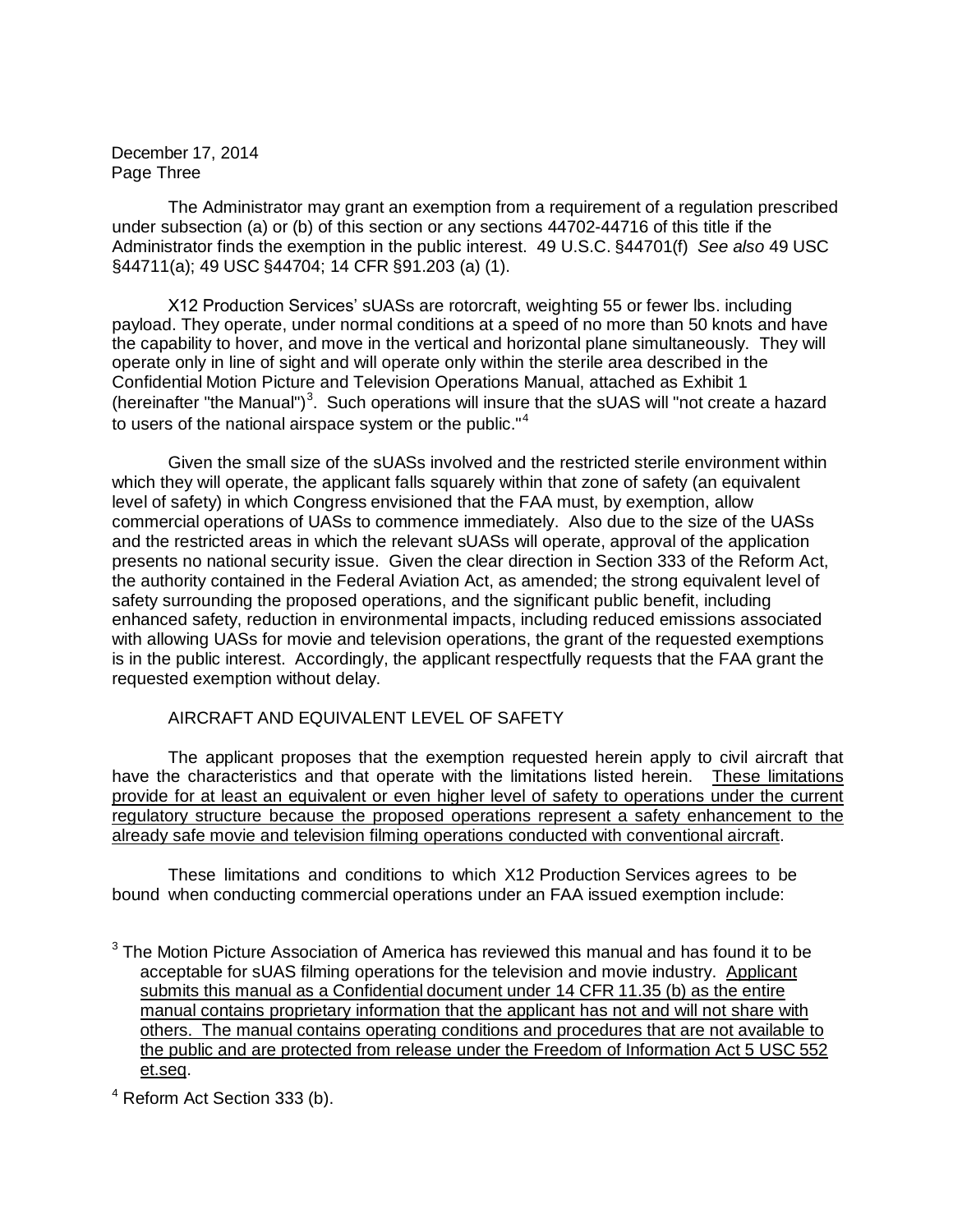December 17, 2014 Page Four

- 1. The sUAS will weigh less than 55 lbs.
- 2. Flights will be operated within line of sight of a pilot and/or observer.
- 3. Maximum total flight time for each operational flight will be 30 minutes. Flights will be terminated at 25% battery power reserve should that occur prior to the 30 minute limit.
- 4. Flights will be operated at an altitude of no more than 400 feet AGL or, not more than 200 feet above an elevated platform from which filming is planned.
- 5. Minimum crew for each operation will consist of the sUAS Pilot, the Visual Observer, and the Camera Operator.
- 6. sUAS pilot will be an FAA licensed airman with at least a private pilot's certificate and third class medical. The observer will hold at least a third class medical.
- 7. sUAS Pilot will be Pilot in Command (PIC). If a pilot certificate holder other than the sUAS Pilot, who possess the necessary PIC qualifications, is also present on set (i.e. the Aerial Coordinator), that person can also be designated as PIC.
- 8. The UAS will only operate within a confined "Sterile Area" as defined in the Manual. Section H, I and J of the Manual requires the establishment of a "Security Perimeter" for the flight operations area.
- 9. A briefing will be conducted in regard to the planned sUAS operations prior to each day's production activities. It will be mandatory that all personnel who will be performing duties within the boundaries of the safety perimeter be present for this briefing.
- 10. The operator will file a FAA Form 7711-1, or its equivalent, as modified in light of the requested exemption, with the appropriate Flight Standards District Office.
- 11. The operator will obtain the consent of all persons involved in the filming and ensure that only consenting persons will be allowed within 100 feet of the flight operation, and this radius may be reduced to 30 feet based upon an equivalent level of safety determination, as required by Section K of the Manual. With the advanced permission of the relevant FSDO, operations at closer range can be approved.
- 12. The operator will submit a written Plan of Activities to the FSDO three days before the proposed shoot as required in Section K of the Manual.
- 13. Pilot and observer will have been trained in operation of UAS generally and received up-to-date information on the particular UAS to be operated as required Sections M and N of the Manual.
- 14. Observer and pilot will at all times be able to communicate by voice and/or text.
- 15. Written and/or oral permission from the relevant property holders will be obtained.
- 16. All required permissions and permits will be obtained from territorial, state, county or city jurisdictions, including local law enforcement, fire, or other appropriate governmental agencies.
- 17. If the sUAS loses communications or loses its GPS signal, the UAS will have capability to return to a pre-determined location within the Security Perimeter and land.
- 18. The sUAS will have the capability to abort a flight in case of unpredicted obstacles or emergencies.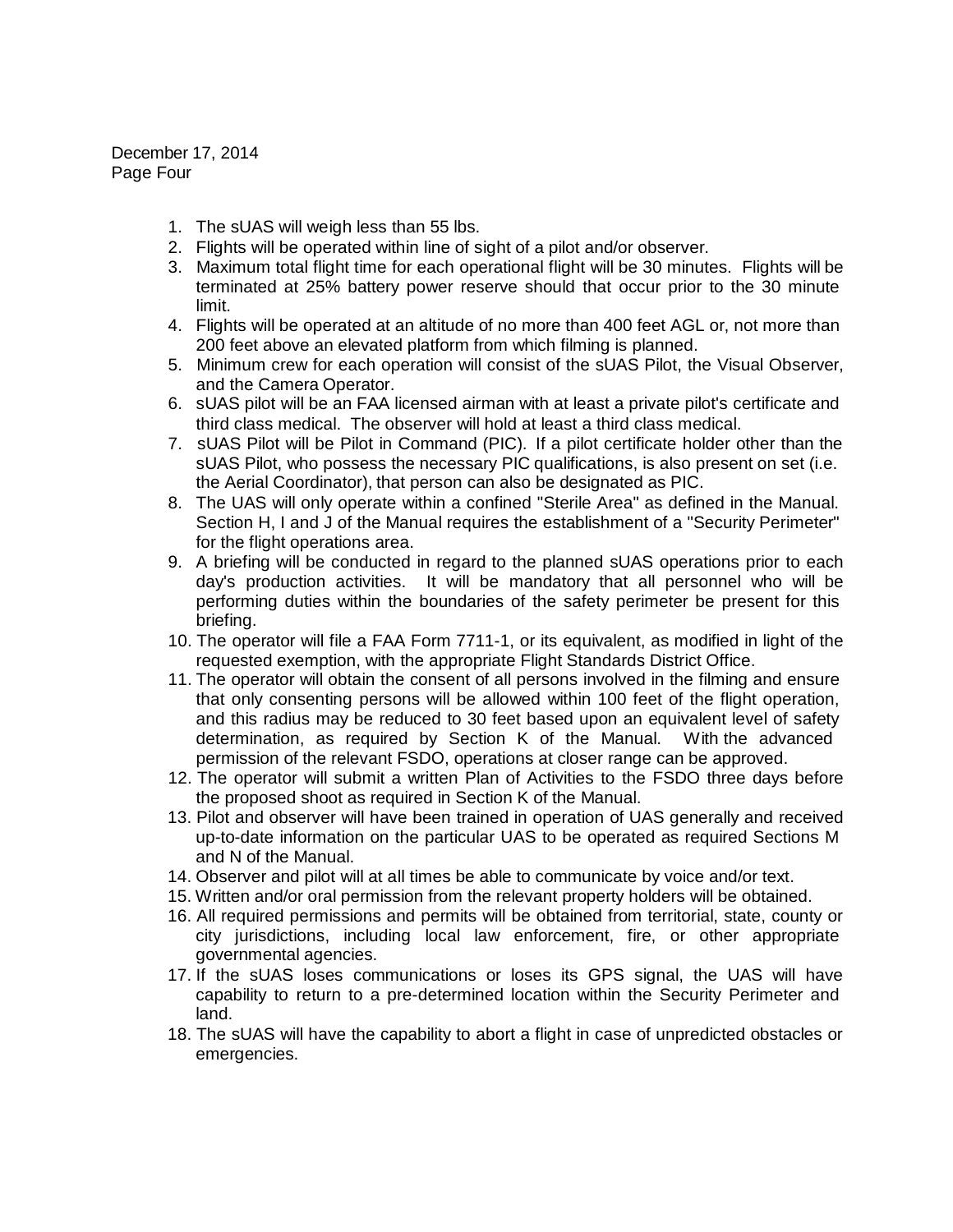December 17, 2014 Page Five

## **14 C.F.R. Part 21, Subpart H: Airworthiness Certificates 14 C.F.R. §91.203 (a) (1)**

Subpart H, entitled Airworthiness Certificates, establishes the procedural requirements for the issuance of airworthiness certificates as required by FAR §91.203 (a) (1). Given the size and limited operating area associated with the aircraft to be utilized by the Applicant, an exemption from Part 21 Subpart H meets the requirements of an equivalent level of safety under Part 11 and Section 333 of the Reform Act. The Federal Aviation Act (49 U.S.C.§44701 (f)) and Section 333 of the Reform Act both authorize the FAA to exempt aircraft from the requirement for an airworthiness certificate, upon consideration of the size, weight, speed, operational capability, and proximity to airports and populated areas of the particular UAS. In all cases, an analysis of these criteria demonstrates that the UAS operated without an airworthiness certificate, in the restricted environment and under the conditions proposed will be at least as safe, or safer, than a conventional aircraft (fixed wing or rotorcraft) operating with an airworthiness certificate without the restrictions and conditions proposed.

The sUAS to be operated hereunder is less than 55 lbs. fully loaded, carries neither a pilot nor passenger, carries no explosive materials or flammable liquid fuels, and operates exclusively within a secured area as set out in the Manual. Unlike other civil aircraft, operations under this exemption will be tightly controlled and monitored by both the operator, pursuant to the Manual's requirements, and under the requirements and in compliance with local public safety requirements, to provide security for the area of operation as is now done with conventional filming. The FAA will have advance notice of all operations. These safety enhancements, which already apply to civil aircraft operated in connection with motion picture and television production, provide a greater degree of safety to the public and property owners than conventional operations conducted with airworthiness certificates issued under 14 C.F.R. Part 21, Subpart H. Lastly, application of these same criteria demonstrates that there is no credible threat to national security posed by the UAS, due to its size, speed of operation, location of operation, lack of explosive materials or flammable liquid fuels, and inability to carry a substantial external load.

### **14 C.F.R. § 45.23 (b). Marking of the Aircraft**

The regulation requires:

When marks include only the Roman capital letter "N" and the registration number is displayed on limited, restricted or light-sport category aircraft or experimental or provisionally certificated aircraft, the operator must also display on that aircraft near each entrance to the cabin, cockpit, or pilot station, in letters not less than 2 inches nor more than 6 inches high, the words "limited," "restricted," "light-sport," "experimental," or "provisional," as applicable.

Even though the UAS will have no airworthiness certificate, an exemption may be needed as the UAS will have no entrance to the cabin, cockpit or pilot station on which the word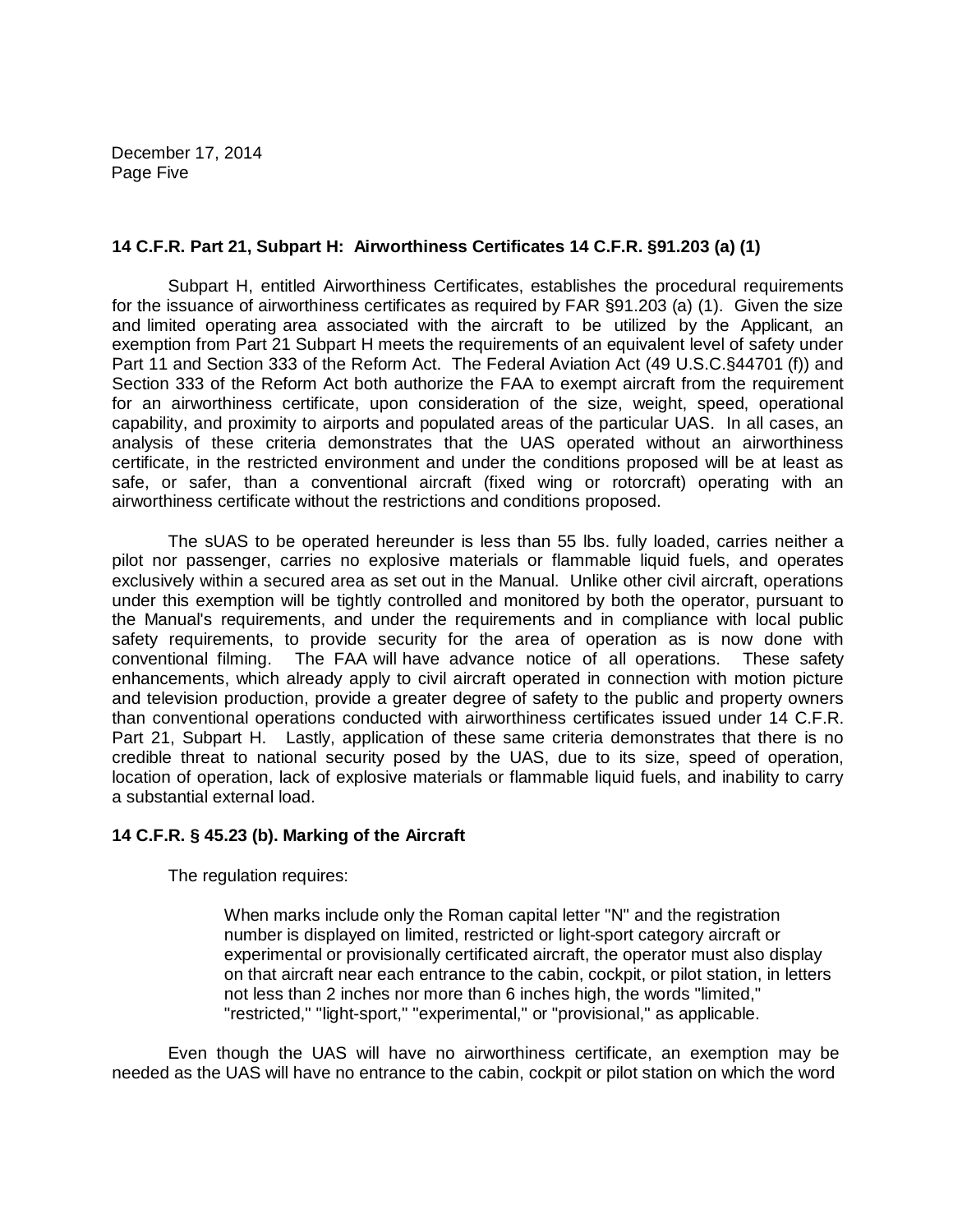December 17, 2014 Page Six

"Experimental" can be placed. Given the size of the sUAV, two-inch lettering will be impossible. The word "Experimental" will be placed on the fuselage in compliance with §45.29 (f).

The equivalent level of safety will be provided by having the sUAV marked on its fuselage as required by §45.29 (f) where the pilot, observer and others working with the sUAV will see the identification of the UAS as "Experimental." The FAA has issued the following exemptions to this regulation to Exemptions Nos. 10700, 8738, 10167 and 10167A.

### **14 C.F.R. § 61.113 (a) & (b): Private Pilot Privileges and Limitations: Pilot in Command.**

Sections 61.113 (a) & (b) limit private pilots to non-commercial operations**.** Because the UAS will not carry a pilot or passengers, the proposed operations can achieve the equivalent level of safety of current operations by requiring the PIC operating the aircraft to have a private pilot's license rather than a commercial pilot's license to operate this small UAS. Unlike a conventional aircraft that carries the pilot and passengers, the sUAS is remotely controlled with no living thing on board. The area of operation is controlled and restricted, and all flights are planned and coordinated in advance as set forth in the Manual. The level of safety provided by the requirements included in the Manual exceeds that provided by a single individual holding a commercial pilot's certificate operating a conventional aircraft. The risks associated with the operation of the sUAS are so diminished from the level of risk associated with commercial operations contemplated by Part 61 when drafted, that allowing operations of the sUAS as requested with a private pilot as the PIG exceeds the present level of safety achieved by 14 G.F.R. §61.113 (a) & (b).

### **14 C.F.R. §91.7(a): Civil aircraft airworthiness.**

The regulation requires that no person may operate a civil aircraft unless it is in airworthy condition. As there will be no airworthiness certificate issued for the aircraft, should this exemption be granted, no FAA regulatory standard will exist for determining airworthiness. Given the size of the aircraft and the requirements contained in the Manual for maintenance and use of safety check lists prior to each flight, as set forth in Sections J, L and Q, an equivalent level of safety will be provided.

### **14 C.F.R. § 91.9 (b) (2): Civil Aircraft Flight Manual in the Aircraft.**

Section 91.9 (b) (2) provides:

No person may operate a U.S.-registered civil aircraft  $\sim$   $\sim$   $\sim$ 

(2) For which an Airplane or Rotorcraft Flight Manual is not required by §21.5 of this chapter, unless there is available in the aircraft a current approved airplane or Rotorcraft Flight Manual, approved manual material, markings, and placards, or any combination thereof.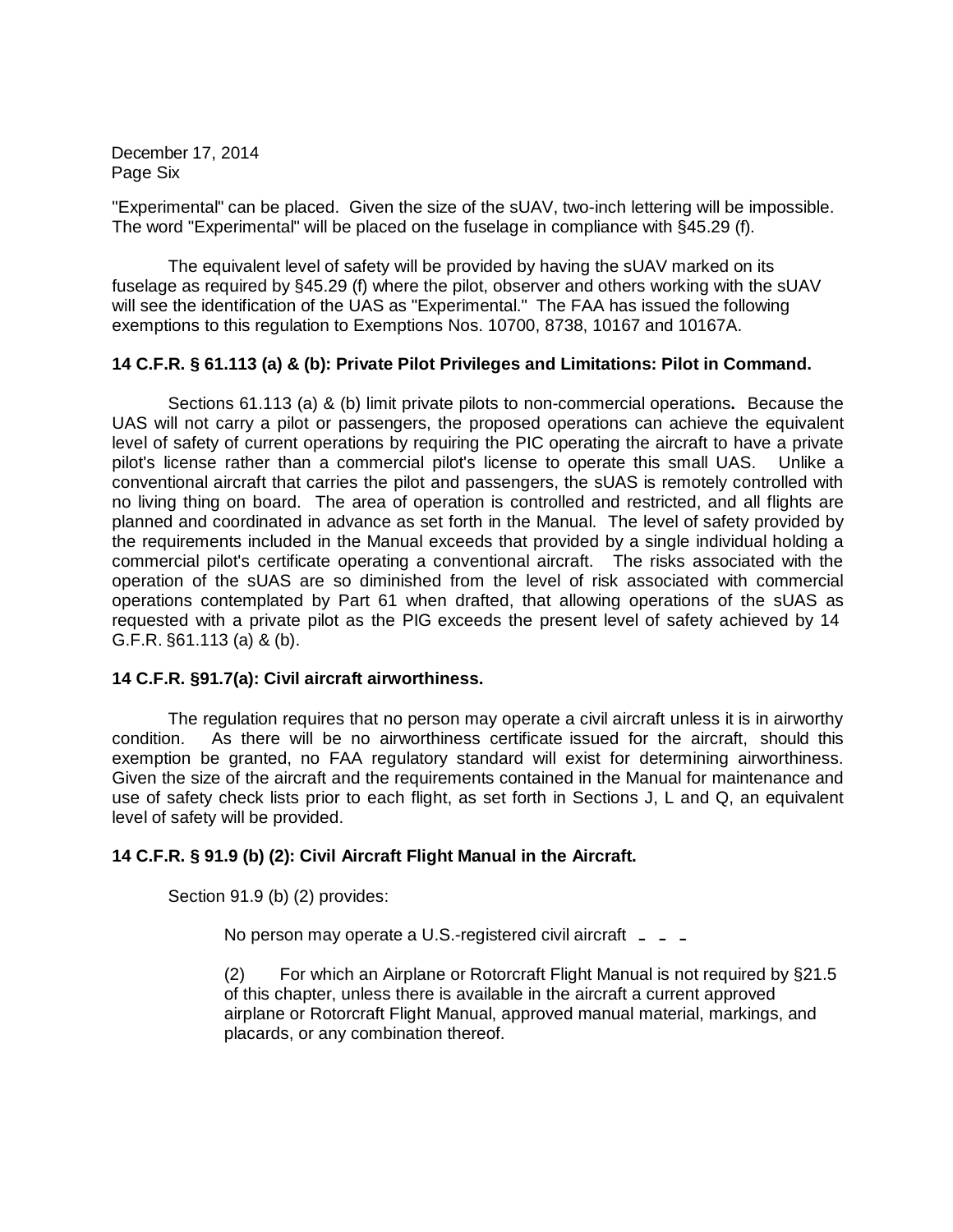December 17, 2014 Page Seven

The sUAS, given its size and configuration has no ability or place to carry such a flight manual on the aircraft, not only because there is no pilot on board, but because there is no room or capacity to carry such an item on the aircraft.

The equivalent level of safety will be maintained by keeping the flight manual at the ground control point where the pilot flying the sUAS will have immediate access to it. The FAA has issued the following exemptions to this regulation: Exemption Nos. 8607, 8737, 8738, 9299, 9299A, 9565, 9565B, 10167, 10167A, 10602, 32827, and 10700.

#### **14 C.F.R. § 91.103: Preflight action**

This regulation requires each pilot in command to take certain actions before flight to insure the safety of flight. As FAA approved rotorcraft flight manuals will not be provided for the aircraft an exemption will be needed. An equivalent level of safety will be provided as set forth in Sections J and K of the Manual. The PIC will take all actions including reviewing weather, flight battery requirements, landing and takeoff distances and aircraft performance data before initiation of flight.

### **14 C.F.R. §91.109: Flight instruction**:

Section 91.103 provides that no person may operate a civil aircraft (except a manned free balloon) that is being used for flight instruction unless that aircraft has fully functioning dual controls.

**s**UASs and remotely piloted aircraft, by their design do not have fully functional dual controls. Flight control is accomplished through the use of a control box that communicates with the aircraft via radio communications. The FAA has approved exemptions for flight training without fully functional dual controls for a number of aircraft and for flight instruction in experimental aircraft. See Exemption Nos.5778K & 9862A. The equivalent level of safety provided by the fact that neither a pilot nor passengers will be carried in the aircraft and by the size and speed of the aircraft.

#### **14 C.F.R. §91.119: Minimum safe altitudes**

Section 91.119 establishes safe altitudes for operation of civil aircraft. Section 91.119 (d) allows helicopters to be operated at less than the minimums prescribed, provided the person operating the helicopter complies with any route or altitudes prescribed for helicopters by the FAA. As this exemption is for a sUAS that is a helicopter and the exemption requests authority to operate at altitudes up to 400 AGL, or not more than 200 above an elevated platform from which filming is planned, an exemption may be needed to allow such operations. As set forth herein, except for the limited conditions stated in the Manual, the UAS will never operate at higher than 400 AGL. It will however be operated in a restricted area with security perimeter, where buildings and people will not be exposed to operations without their pre-obtained consent.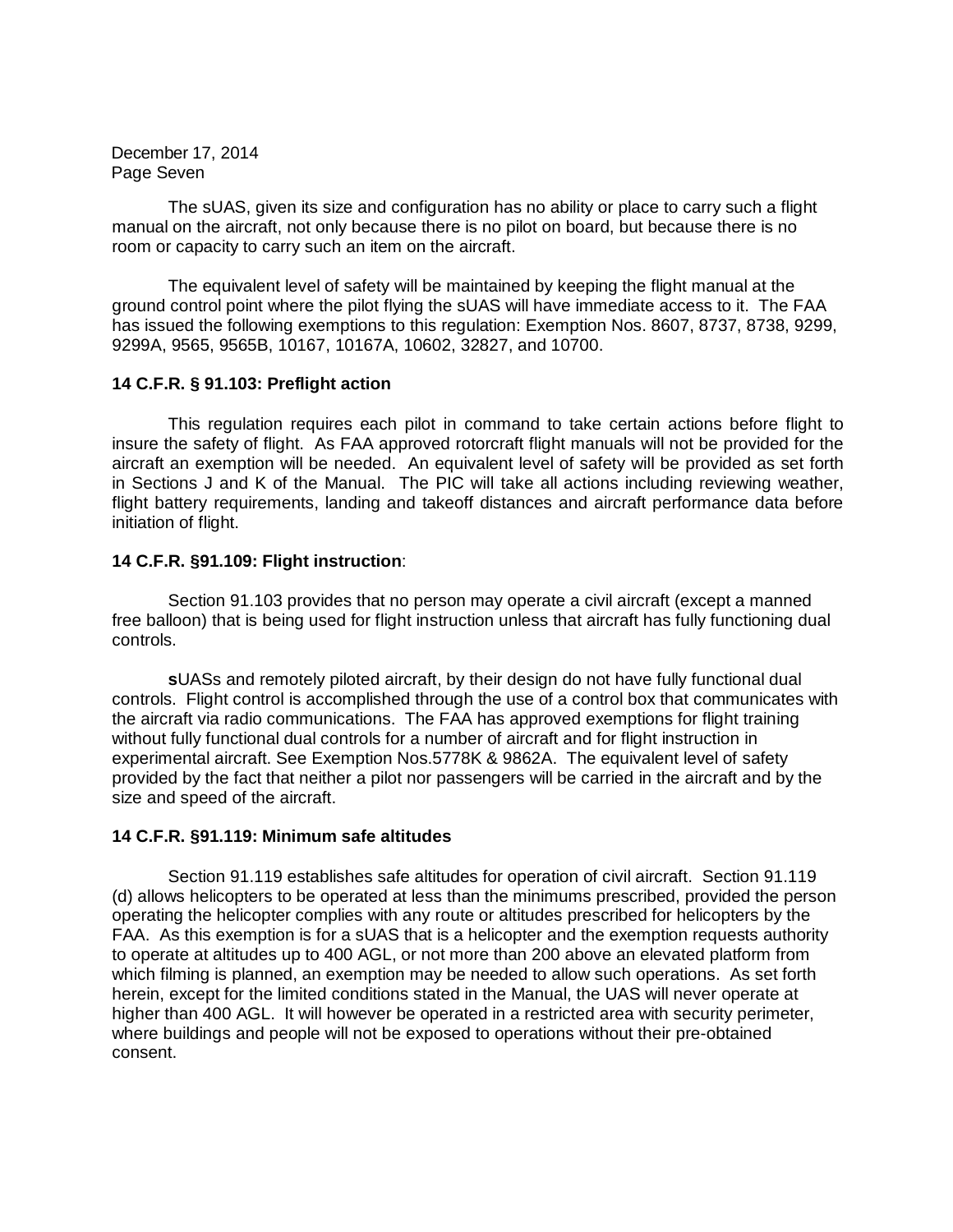December 17, 2014 Page Eight

The equivalent level of safety will be achieved given the size, weight, speed of the UAS as well as the location where it is operated. No flight will be taken without the permission of the property owner or local officials. Because of the advance notice to the property owner and participants in the filming activity, all affected individuals will be aware of the planned flight operations as set forth in Section K of the Manual. Compared to flight operations with aircraft or rotorcraft weighting far more than the maximum 55lbs. proposed herein and the lack of flammable fuel, any risk associated with these operations is far less than those presently presented with conventional aircraft operating at or below 500 AGL in the movie industry. In addition, the low-altitude operations of the sUAS will ensure separation between these small-UAS operations and the operations of conventional aircraft that must comply with Section 91.119.

#### **14 C.F.R. §91.121 Altimeter Settings**

This regulation requires each person operating an aircraft to maintain cruising altitude by reference to an altimeter that is set " \_ to the elevation of the departure airport or an appropriate altimeter setting available before departure." As the sUAS may not have a barometric altimeter, but instead a GPS altitude read out, an exemption may be needed. An equivalent level of safety will be achieved by the operator, pursuant to the Manual and Safety Checklist, confirming the altitude of the launch site shown on the GPS altitude indicator before flight.

#### **14 C.F.R. § 91.151(a): Fuel Requirements for Flight in VFR Conditions**

Section 91.151 (a) prohibits an individual from beginning "a flight in an airplane under VFR conditions unless (considering wind and forecast weather conditions) there is enough fuel to fly to the first point of intended landing, and, assuming normal cruising speed - (1) During the day, to fly after that for at least 30 minutes; or (2) At night, to fly after that for at least 45 minutes."

The battery powering the sUAS provides approximately 40 minutes of powered flight. To meet the 30 minute reserve requirement in 14 GFR §91.151, sUAS flights would be limited to approximately 10 minutes in length. Given the limitations on the UAS's proposed flight area and the location of its proposed operations within a predetermined area, a longer time frame for flight in daylight or night VFR conditions is reasonable.

Applicant believes that an exemption from 14 GFR §91.151(a) falls within the scope of prior exemptions. *See* Exemption 10673 (allowing Lockheed Martin Corporation to operate without compliance with FAR 91.151 (a)). Operating the small UAS, in a tightly controlled area where only people and property owners or official representatives who have signed waivers will be allowed, with less than 30 minutes of reserve fuel, does not engender the type of risks that Section 91.151(a) was intended to alleviate given the size and speed of the small UAS. Additionally, limiting sUAS flights to 10 minutes would greatly reduce the utility for which the exemption will be granted.

Applicant believes that an equivalent level of safety can be achieved by limiting flights to 30 minutes or 25% of battery power whichever happens first. This restriction would be more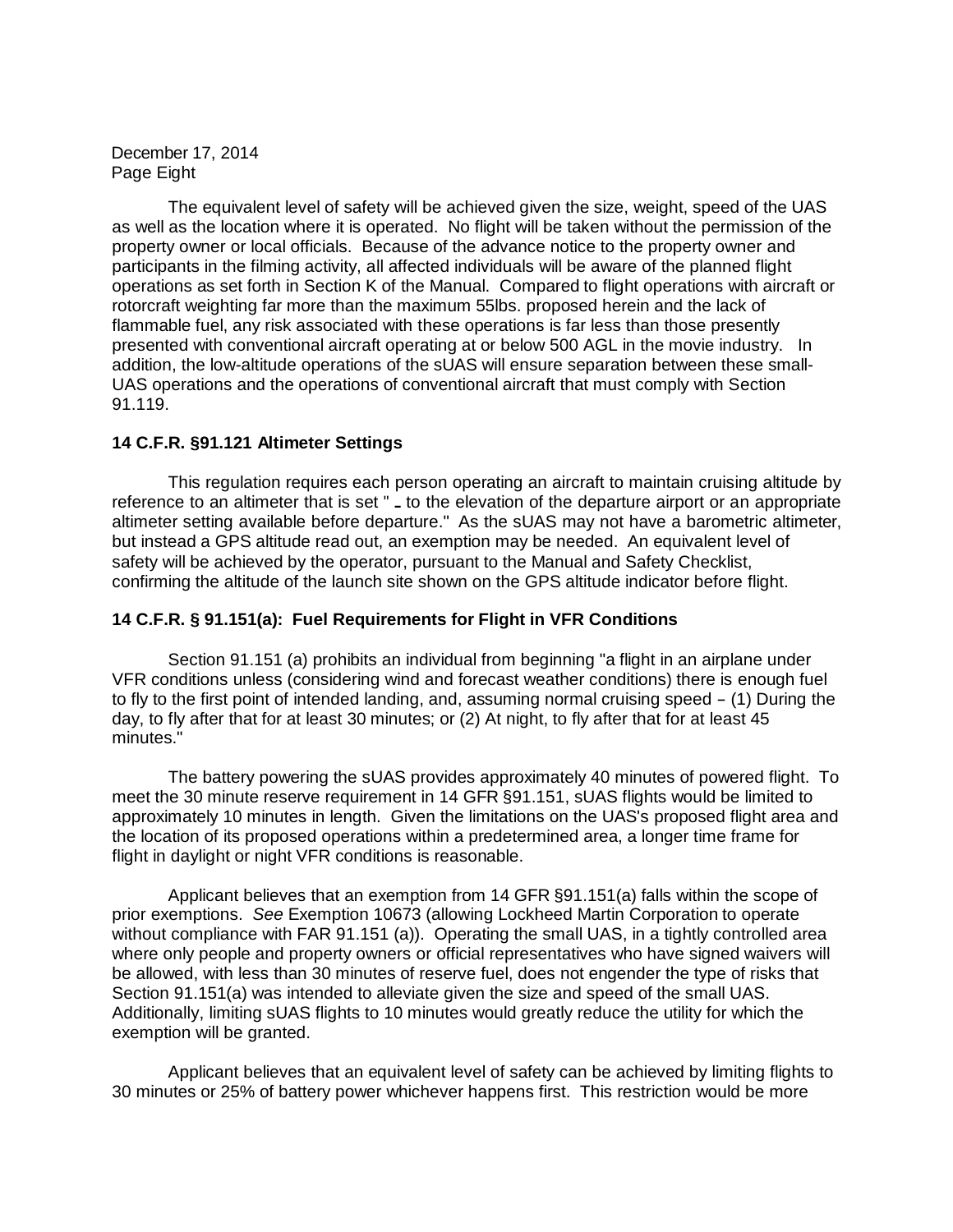December 17, 2014 Page Nine

than adequate to return the sUAS to its planned landing zone from anywhere in its limited operating area.

Similar exemptions have been granted to other operations, including Exemptions 2689F, 5745, 10673, and 10808.

## **14 C.F.R. §91.203 (a) and (b): Carrying Civil Aircraft Certification and Registration**

The regulation provides in pertinent part:

(a) Except as provided in § 91.715, no person may operate a civil aircraft unless it has within it the following:

(1) An appropriate and current airworthiness certificate. . . .

(b) No person may operate a civil aircraft unless the airworthiness certificate required by paragraph (a) of this section or a special flight authorization issued under §91.715 is displayed at the cabin or cockpit entrance so that it is legible to passengers or crew.

The UAS fully loaded weighs no more than 55lbs and is operated without an onboard pilot. As such, there is no ability or place to carry certification and registration documents or to display them on the sUAS.

An equivalent level of safety will be achieved by keeping these documents at the ground control point where the pilot flying the sUAS will have immediate access to them, to the extent they are applicable to the sUAS. The FAA has issued numerous exemptions to this regulation. A representative sample of other exceptions includes Exemption Nos. 9565, 9665, 9789, 9789A, 9797, 9797A, 9816A, and 10700.

# **14 C.F.R. §91.405 (a); 407 (a) (1); 409 (a) (2); 417(a) & (b): Maintenance Inspections**

These regulations require that an aircraft operator or owner "shall have that aircraft inspected as prescribed in subpart E of this part and shall between required inspections, except as provided in paragraph (c) of this section, have discrepancies repaired as prescribed in part 43 of this chapter...," and others shall inspect or maintain the aircraft in compliance with Part 43.

Given that these section and Part 43 apply only to aircraft with an airworthiness certificate, these sections will not apply to the applicant. Maintenance will be accomplished by the operator pursuant to the flight manual and operating handbook as referenced in the Manual (See Sections L and Q). An equivalent level of safety will be achieved because these small UASs are very limited in size and will carry a small payload and operate only in restricted areas for limited periods of time. If mechanical issues arise the UAS can land immediately and will be operating from no higher than 400 feet AGL. As provided in the Manual, the operator will ensure that the UAS is in working order prior to initiating flight, perform required maintenance, and keep a log of any maintenance performed. Moreover, the operator is the person most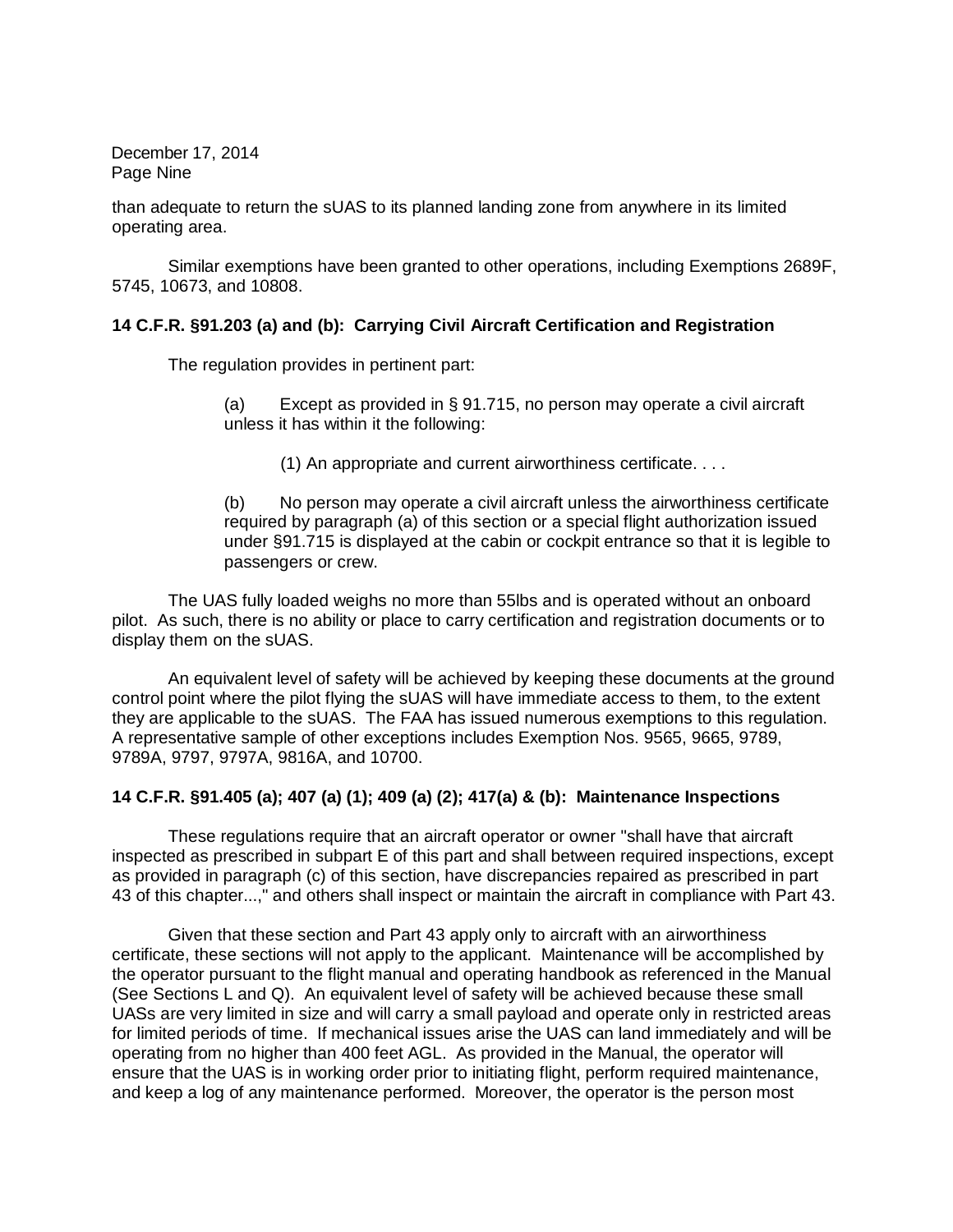December 17, 2014 Page Ten

familiar with the aircraft and best suited to maintain the aircraft in an airworthy condition to provide the equivalent level of safety.

\*\*\*\*\*\*\*\*\*

Pursuant to 14 G.F.R. Part 11, the following summary is provided for publication in the Federal Register, should it be determined that publication is needed:

Applicant seeks an exemption from the following rules:

14 G.F.R. §21, subpart H; 14 G.F.R 45.23(b);14 G.F.R. §§ 61.113( a) & (b);91.7 (a); 91.9 (b) (2);91.103(b);91.109; 91.119; 91.121; 91.151(a);91.203(a) and (b); 91.405 (a); 91.407 (a) (1); 91.409 (a) (2); 91.409 (a) (2) and 91.417 (a) & (b) to operate commercially a small unmanned vehicle (55lbs or less) in motion picture and television operations.

Approval of exemptions allowing commercial operations of sUASs in the film industry will enhance safety by reducing risk. Conventional film operations, using jet or piston power aircraft, operate at extremely low altitudes just feet from the subject being filmed and in extreme proximity to people and structures; and present the risks associated with vehicles that weigh in the neighborhood of 4,000lbs., carrying large amounts of jet A or other fuel (140 gallons for jet helicopters shown below). Such aircraft must fly to and from the film location. In contrast, a sUAS weighing fewer than 55 lbs. and powered by batteries eliminates virtually all of that risk given the reduced mass and lack of combustible fuel carried on board. The sUAS is carried to the film set and not flown. The sUAS will carry no passengers or crew and, therefore, will not expose them to the risks associated with manned aircraft flights.

The operation of small UASs, weighting less than 55 lbs., conducted in the strict conditions outlined above, will provide an equivalent level of safety supporting the grant of the exemptions requested herein, including exempting the applicant from the requirements of Part 21 and allowing commercial operations. These lightweight aircraft operate at slow speeds, close to the ground, and in a sterile environment and, as a result, are far safer than conventional operations conducted with turbine helicopters operating in close proximity to the ground and people.

### **Privacy**

All flights will occur over private or controlled access property with the property owner's prior consent and knowledge. Filming will be of people who have also consented to being filmed or otherwise have agreed to be in the area where filming will take place.

The grant of this exemption request will provide improved safety and be restricted to day operations only.